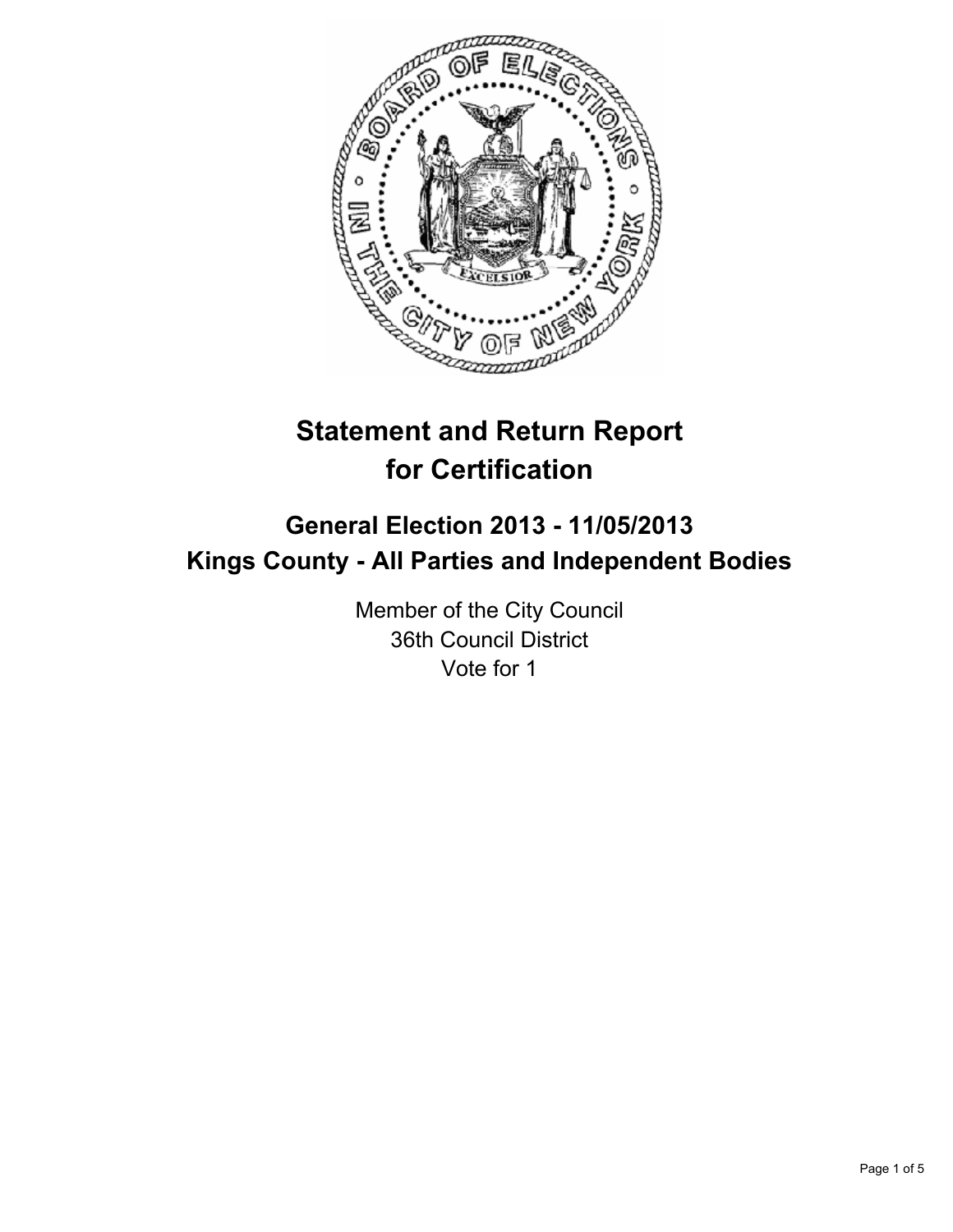

## **Assembly District 43**

| <b>PUBLIC COUNTER</b>                                    | 1,872    |
|----------------------------------------------------------|----------|
| <b>EMERGENCY</b>                                         | 0        |
| ABSENTEE/MILITARY                                        | 63       |
| <b>FEDERAL</b>                                           | 0        |
| SPECIAL PRESIDENTIAL                                     | 0        |
| <b>AFFIDAVIT</b>                                         | 34       |
| <b>Total Ballots</b>                                     | 1,969    |
| Less - Inapplicable Federal/Special Presidential Ballots | $\Omega$ |
| <b>Total Applicable Ballots</b>                          | 1,969    |
| ROBERT E. CORNEGY JR. (DEMOCRATIC)                       | 1,516    |
| <b>VERONICA L. THOMPSON (REPUBLICAN)</b>                 | 40       |
| KIRSTEN JOHN FOY (WORKING FAMILIES)                      | 226      |
| <b>GREGORY DAVIDZON (WRITE-IN)</b>                       | 3        |
| UNATTRIBUTABLE WRITE-IN (WRITE-IN)                       | 1        |
| <b>Total Votes</b>                                       | 1,786    |
| Unrecorded                                               | 183      |

#### **Assembly District 53**

| <b>PUBLIC COUNTER</b>                                    | 207 |
|----------------------------------------------------------|-----|
| <b>EMERGENCY</b>                                         | 0   |
| ABSENTEE/MILITARY                                        | 2   |
| FEDERAL                                                  | 0   |
| SPECIAL PRESIDENTIAL                                     | 0   |
| <b>AFFIDAVIT</b>                                         | 2   |
| <b>Total Ballots</b>                                     | 211 |
| Less - Inapplicable Federal/Special Presidential Ballots | 0   |
| <b>Total Applicable Ballots</b>                          | 211 |
| ROBERT E. CORNEGY JR. (DEMOCRATIC)                       | 164 |
| VERONICA L. THOMPSON (REPUBLICAN)                        | 5   |
| KIRSTEN JOHN FOY (WORKING FAMILIES)                      | 17  |
| <b>Total Votes</b>                                       | 186 |
| Unrecorded                                               | 25  |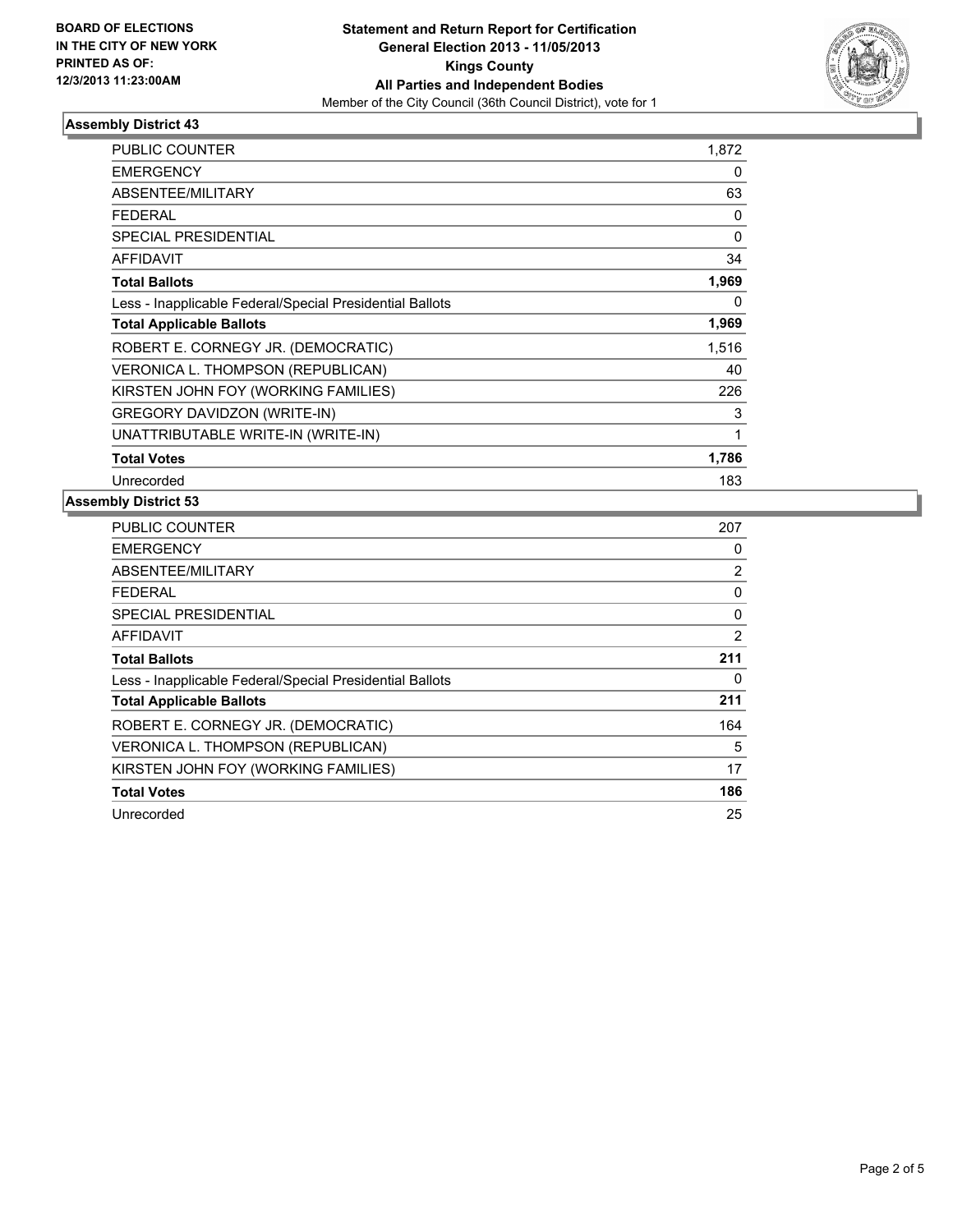

### **Assembly District 54**

| PUBLIC COUNTER                                           | 1,168    |
|----------------------------------------------------------|----------|
| <b>EMERGENCY</b>                                         | 0        |
| ABSENTEE/MILITARY                                        | 14       |
| FEDERAL                                                  | 0        |
| <b>SPECIAL PRESIDENTIAL</b>                              | $\Omega$ |
| AFFIDAVIT                                                | 17       |
| <b>Total Ballots</b>                                     | 1,199    |
| Less - Inapplicable Federal/Special Presidential Ballots | 0        |
| <b>Total Applicable Ballots</b>                          | 1,199    |
| ROBERT E. CORNEGY JR. (DEMOCRATIC)                       | 933      |
| VERONICA L. THOMPSON (REPUBLICAN)                        | 32       |
| KIRSTEN JOHN FOY (WORKING FAMILIES)                      | 79       |
| <b>INEZ BARRON (WRITE-IN)</b>                            | 1        |
| <b>Total Votes</b>                                       | 1,045    |
| Unrecorded                                               | 154      |

#### **Assembly District 55**

| <b>PUBLIC COUNTER</b>                                    | 493 |
|----------------------------------------------------------|-----|
| <b>EMERGENCY</b>                                         | 0   |
| ABSENTEE/MILITARY                                        | 6   |
| FEDERAL                                                  | 0   |
| <b>SPECIAL PRESIDENTIAL</b>                              | 0   |
| AFFIDAVIT                                                | 8   |
| <b>Total Ballots</b>                                     | 507 |
| Less - Inapplicable Federal/Special Presidential Ballots | 0   |
| <b>Total Applicable Ballots</b>                          | 507 |
| ROBERT E. CORNEGY JR. (DEMOCRATIC)                       | 427 |
| VERONICA L. THOMPSON (REPUBLICAN)                        | 10  |
| KIRSTEN JOHN FOY (WORKING FAMILIES)                      | 16  |
| <b>Total Votes</b>                                       | 453 |
| Unrecorded                                               | 54  |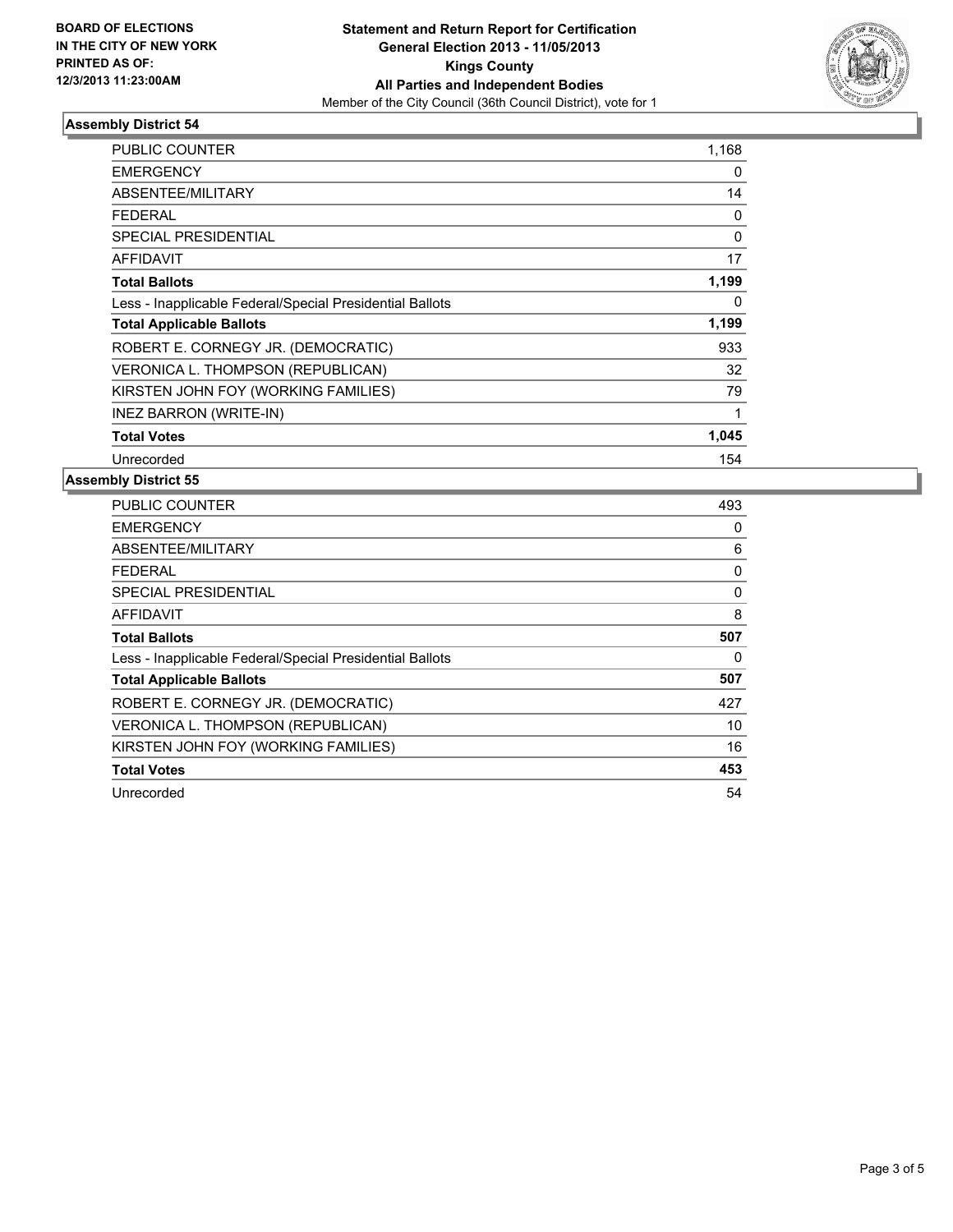

## **Assembly District 56**

| <b>PUBLIC COUNTER</b>                                    | 14,998 |
|----------------------------------------------------------|--------|
| <b>EMERGENCY</b>                                         | 30     |
| ABSENTEE/MILITARY                                        | 184    |
| FEDERAL                                                  | 0      |
| <b>SPECIAL PRESIDENTIAL</b>                              | 0      |
| <b>AFFIDAVIT</b>                                         | 234    |
| <b>Total Ballots</b>                                     | 15,446 |
| Less - Inapplicable Federal/Special Presidential Ballots | 0      |
| <b>Total Applicable Ballots</b>                          | 15,446 |
| ROBERT E. CORNEGY JR. (DEMOCRATIC)                       | 12,253 |
| <b>VERONICA L. THOMPSON (REPUBLICAN)</b>                 | 334    |
| KIRSTEN JOHN FOY (WORKING FAMILIES)                      | 1,241  |
| <b>JENNIFER THOMAS (WRITE-IN)</b>                        | 1      |
| UNATTRIBUTABLE WRITE-IN (WRITE-IN)                       | 1      |
| <b>Total Votes</b>                                       | 13,830 |
| Unrecorded                                               | 1.616  |

#### **Assembly District 57**

| <b>PUBLIC COUNTER</b>                                    | 2,710 |
|----------------------------------------------------------|-------|
| EMERGENCY                                                | 0     |
| ABSENTEE/MILITARY                                        | 59    |
| <b>FEDERAL</b>                                           | 0     |
| SPECIAL PRESIDENTIAL                                     | 0     |
| <b>AFFIDAVIT</b>                                         | 73    |
| <b>Total Ballots</b>                                     | 2,842 |
| Less - Inapplicable Federal/Special Presidential Ballots | 0     |
| <b>Total Applicable Ballots</b>                          | 2,842 |
| ROBERT E. CORNEGY JR. (DEMOCRATIC)                       | 2,041 |
| VERONICA L. THOMPSON (REPUBLICAN)                        | 77    |
| KIRSTEN JOHN FOY (WORKING FAMILIES)                      | 441   |
| ROBERT M WATERMAN (WRITE-IN)                             | 1     |
| UNATTRIBUTABLE WRITE-IN (WRITE-IN)                       | 2     |
| <b>Total Votes</b>                                       | 2,562 |
| Unrecorded                                               | 280   |